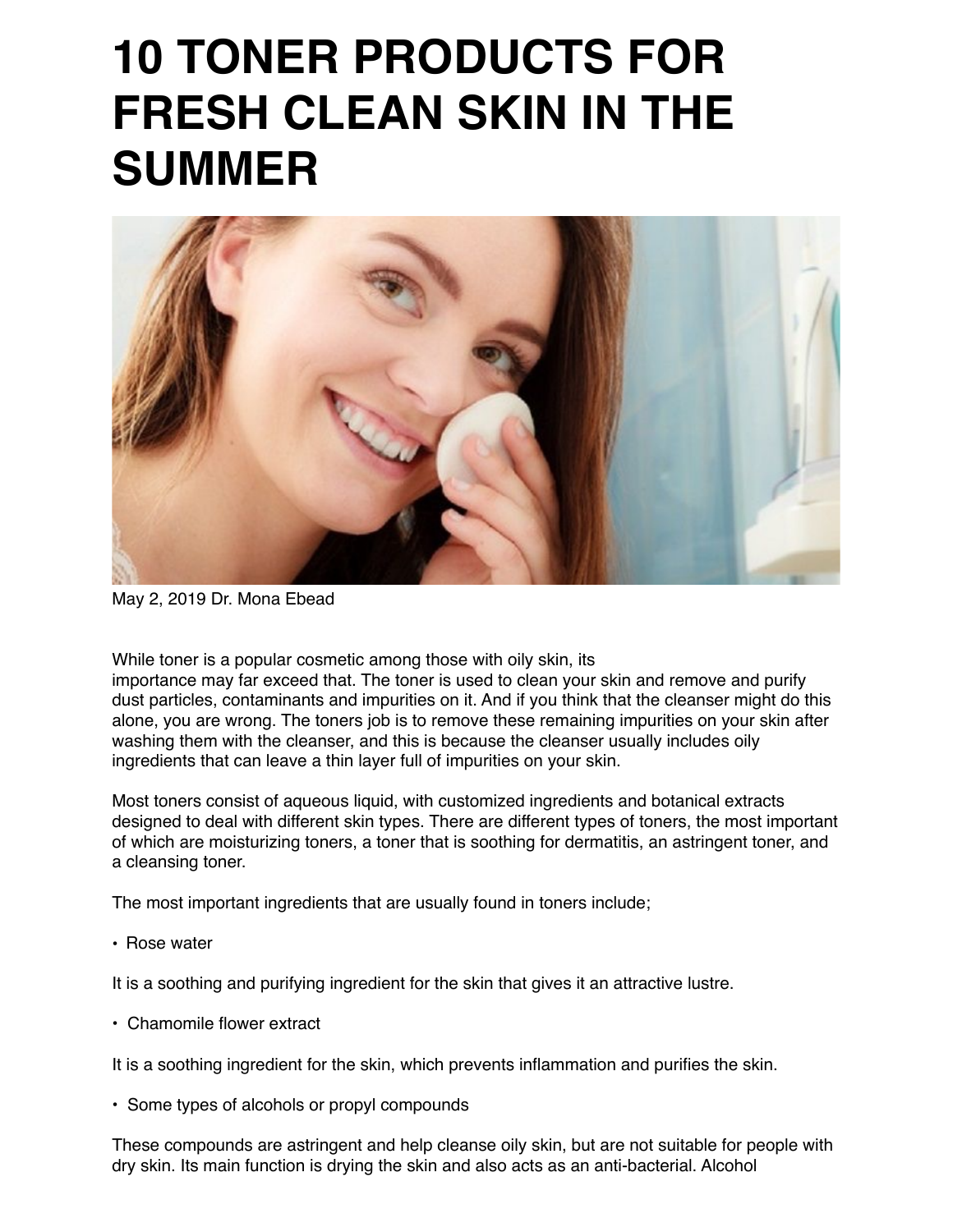compounds are not harmful to the skin, as it depends on the qualities used and their proportion in the product.

# **WHAT IS THE WAY TO USE TONER**

Use the cleanser first, then rinse the face with warm water, dry and wash with cold water. Then a cotton swab is dipped in toner solution and passed over your skin, neck and chest area morning and evening, and then you can use a moisturizing cream that is appropriate for your skin.

# **TOP 10 TONER PRODUCTS FOR YOUR SKIN BEAUTY**

#### BALANCING TONER BY DR. BARBARA STURM MOLECULAR COSMETICS GMBH - BALANCED SKIN



Enjoy extra softness with the Balancing Toner, ideal for daily use in your skin care routine. Use after cleanser and remove any makeup residue, contaminants or dust that remain on your skin from tap water. It is suitable for all skin types, reduces the appearance of broad pores and prevents the accumulation of oils and fats on your skin. It features an innovative formula that ensures a balanced pH degree for your skin, and features panthenol and beta-glucan that soothe sensitive skin, with hyaluronic acid that enhances skin hydration and the pro-vitamin B5 that nourishes the skin. Package of 150 ml at a price of \$75.00 USD, the maximum delivery is within 5 days from the time of ordering.



# ORANGE BLOSSOM FROM SMITH FARMS - NATURE RECOVERY

Enjoy the rich Orange Blossom Facial Toner formula from Smith Farms, as it is a balanced formula that deeply cleanses your skin without exposing it to dryness, with soothing aloe vera extract, ginko biloba extract and green olive leaf extract, with tea leaf extract. This rich formula is anti-oxidant and gives your skin freshness and beauty and protects it from the effects of aging. With a refreshing orange scent, rose water infused, with pleasant essential oils on sensitive skin. 125ml bottle priced at just \$19.99.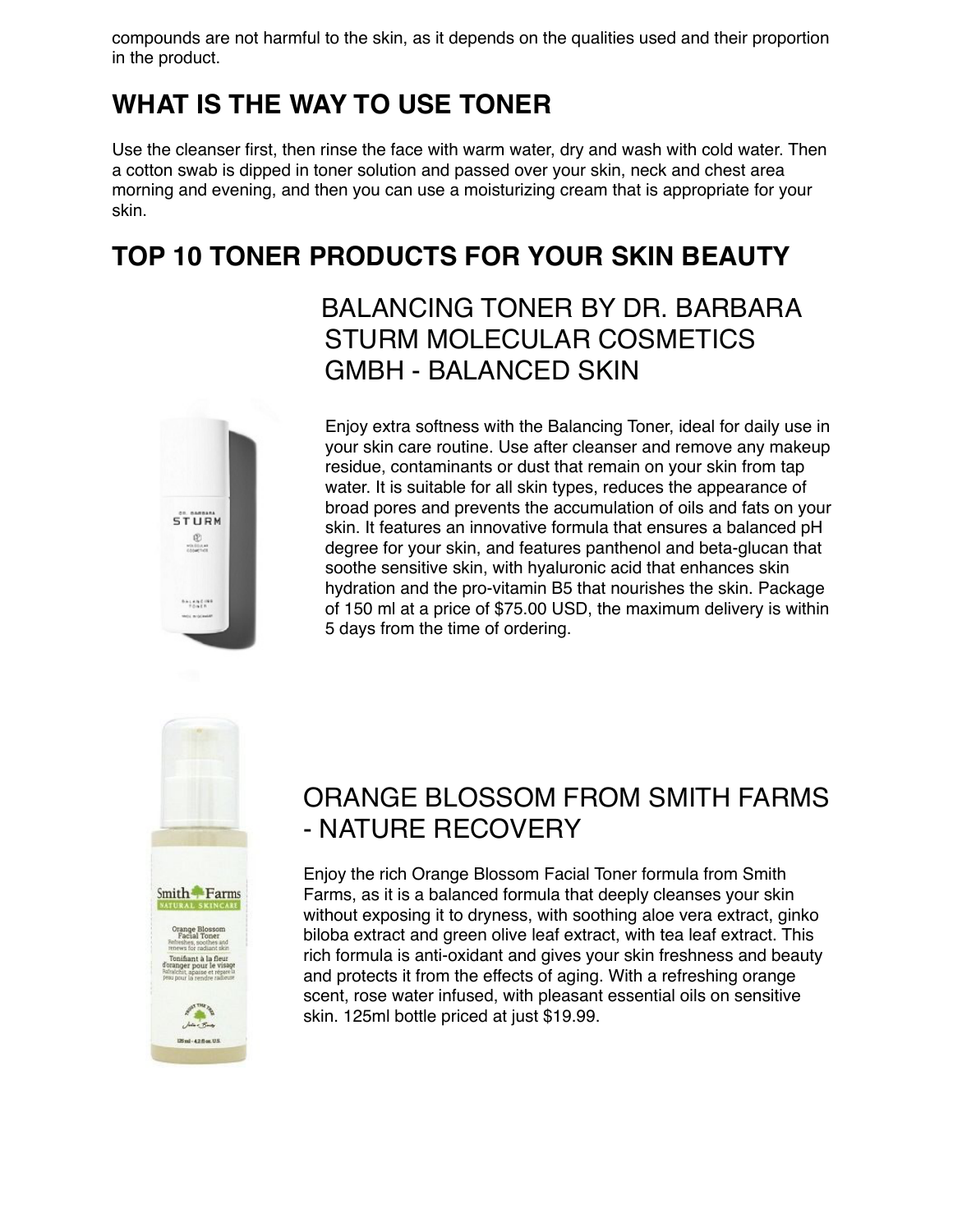

# SEAFLORA SKINCARE SEA SPLASH TONER - FOR A RADIANT COMPLEXION

An ideal toner that gives you a radiant, smooth complexion with a blend of natural organic ingredients and a proven formula with proven effectiveness. Works on any skin type but an ideal toner for oily skin, Organic Seaweed Elixir™ registered seaweed, and Soothing Aloe Vera Extract with anti-oxidant Vitamin C for only \$45.00 USD.

#### JANET SKIN CARE - BE CLEAN - DETOXIFYING TONER - KEEPS YOUTH FRESH

A skin-cleansing toner with an antibacterial and anti-oxidant effect that protects you from pimples, keeps skin

looking fresh and protects against wrinkles. It comes in a perfect 60ml spray bottle for only \$45.00.



## ELEMIS REHYDRATING GINSENG TONER - THE PERFECT GINSENG FORMULA

The perfect ginseng formula that nourishes and deeply cleanses your skin. Toner keeps skin's natural oils, in an alcohol-free formula, deeply cleanses your skin and maintains its balance. It gives you irresistible radiance. Bottle of 200 ml, at only \$36.00.

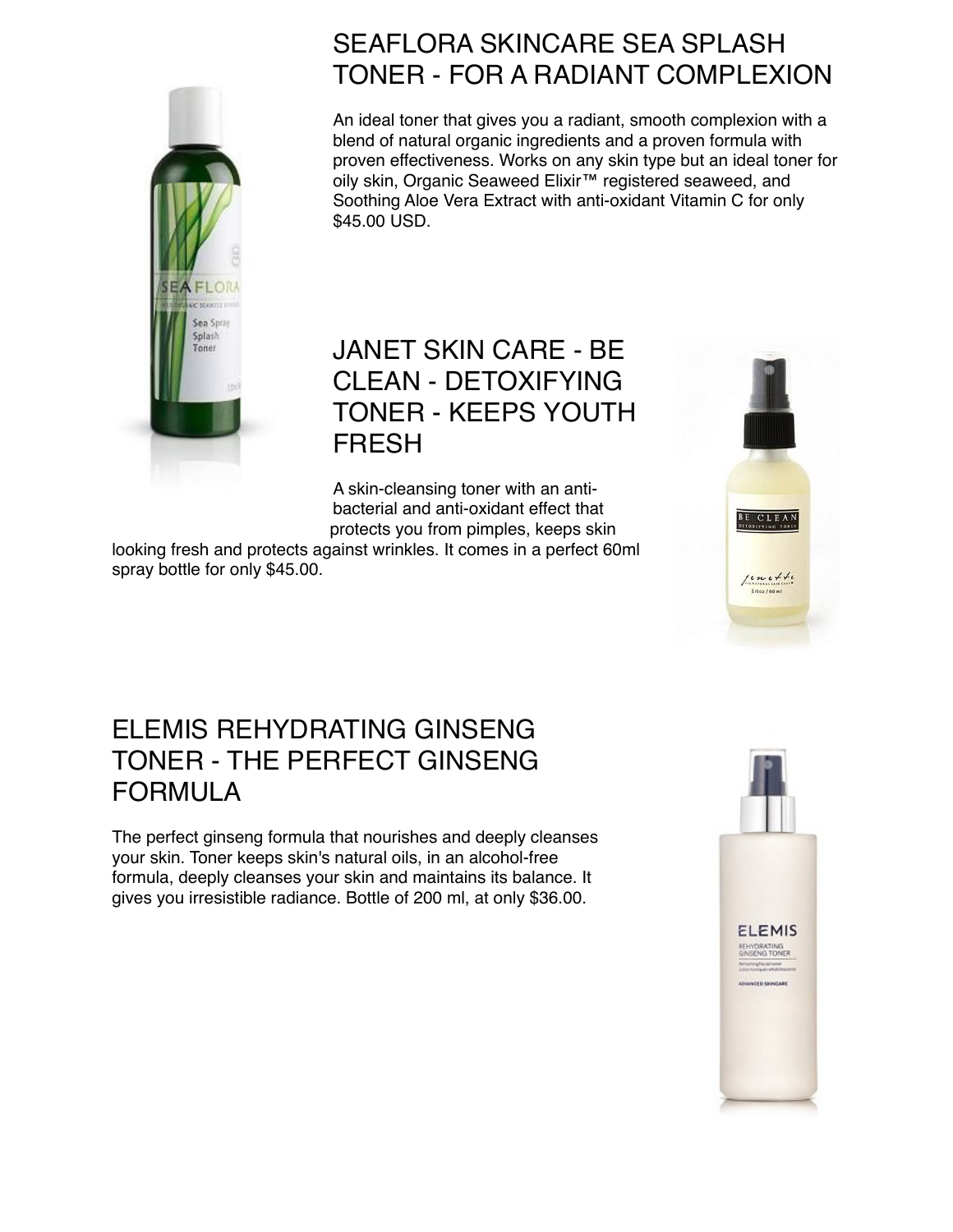

#### MICHELE CORLEY CLINICAL SKINCARE PORE PURIFYING TONER - FOR CLEAR **SKIN**

A refreshing toner, purifies your skin and deeply cleanses its pores. Formulated with anti-inflammatory salicylic acid that gently exfoliates your skin. Its formula is gentle on the skin, preserving natural oils, with the extract of essential oils of rosemary and thyme that protect the skin from pimples.

#### ACTIVE BOTANICAL REFINING TONER BY CIRCUMFERENCE NYC - AN ESSENTIAL STEP IN YOUR DAILY CARE ROUTINE

Your skin takes care of you, and keeps you safe. That is why you should take care of it! Active Botanical Refining Toner is an essential step in your daily skincare routine. The perfect formula with lavender essential oils and aloe vera extract soothes the skin. Toner rich in omega-3 antioxidant oils to protect your skin from the effects of aging and wrinkles. Astringent effect with gentle natural ingredients, reduces the appearance of broad pores and protects you from the appearance of pimples and blackheads. Bottle of 150 ml, priced at US \$ 60.00.

Circumference Active Botanical Refining Toner  $5$  floz / 150 ml  $\Theta$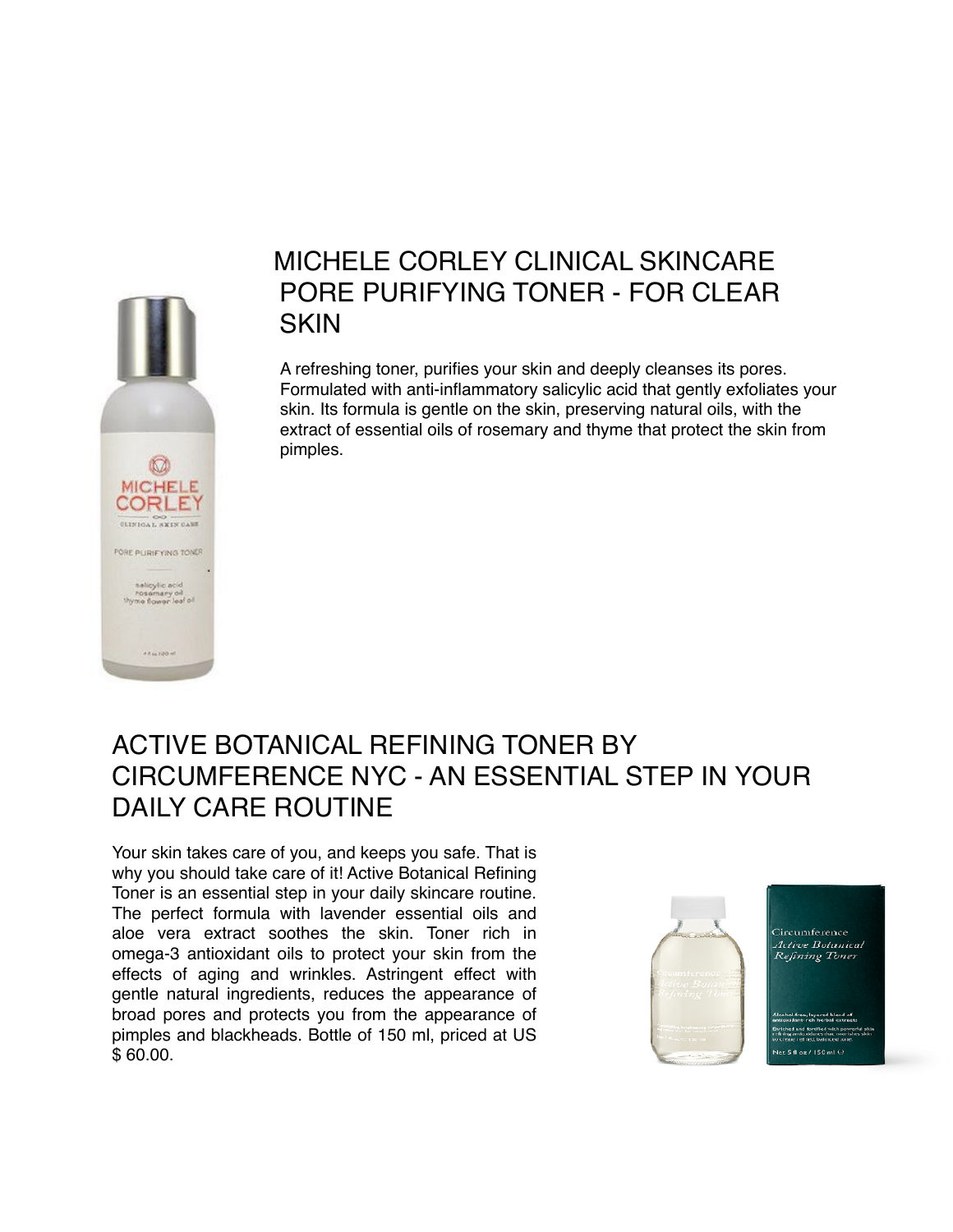# REBALANCING TONER FROM OLGA LORENCIN SKINCARE - KEEPS YOUR SKIN EVENLY BALANCED



Formulated with salicylic acid that gently exfoliates your skin, it cleanses impurities and maintains balance. It removes skin congestion and relieves you from pimples. Rebalancing Toner protects you from the appearance of blackheads. Enriched with Charming Hazelnut Extract, Chamomile Soothing Skin Extract and Sage Extract, it deeply purifies your skin and maintains its balance. Order now to get a 200 ml bottle at \$ 42.00.

# LOULOU BELLE SKINCARE GERANIUM & GRAPEFRUIT TONER - FRESH FRUIT EXTRACT

Cleanses, tightens and moisturizes your skin. A refreshing light toner with geranium and lavender floral extract, with a refreshing grapefruit fragrance. Formulated with Nutrient Essential Oils and Soothing Aloe Vera Extract. Perfect toner for all skin types, especially mixed skin. Bottle of 150 ml at 17.95 USD.